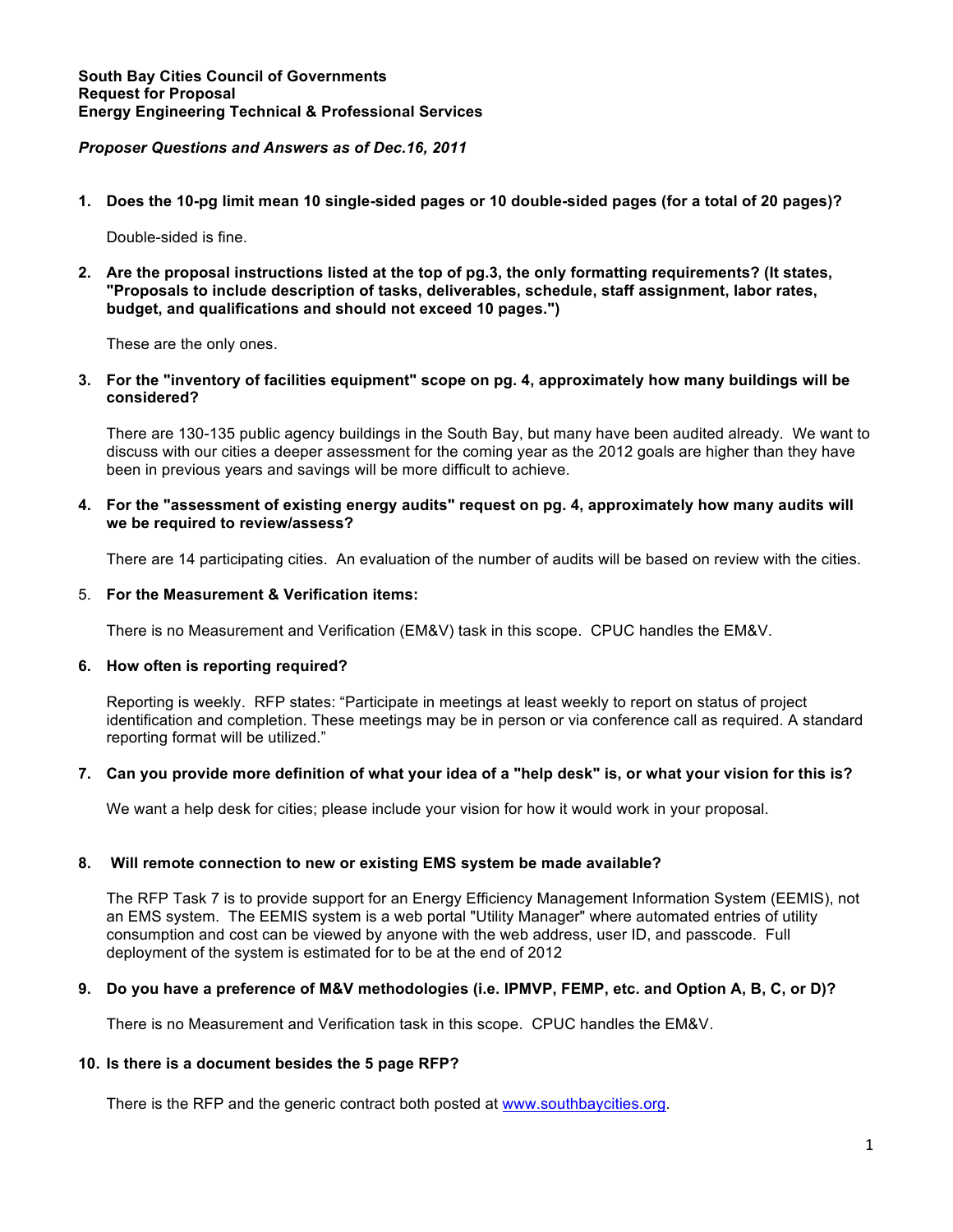### **11. Is the desire to have a single individual (vs. many) to provide these services?**

There is no preference for a single individual vs. a firm. All proposers should have the knowledge, experience, and capacity to perform the work outline in the RFP.

# **12. All services will be provided on an hourly basis, correct?**

Correct.

# **13. What is the anticipated hours/wk commitment for the position?**

Proposers should assess the hours needed to complete the tasks outlined in the RFP and submit their vision on how the work will be performed.

# **14. Since the tasks described are broad and will be provided predominantly on an as needed basis do you want us to provide a "description of tasks, deliverables, schedule and budget" as stated in the RFP?**

Yes, we want what is stated in the RFP.

# **15. Can you expand on what is desired for the "description of tasks, deliverables, schedule and budget" components of the proposal?**

We are looking to the proposers to provide their vision of how the work would be performed and associated schedule and budget.

The program goal as listed in the RFP states,

"Specifically working with SCE and SCG, the SBESC implements the South Bay Energy Efficiency Partnership Program. The goal of this program is to achieve kWh and therm savings through local government and community efficiency measures. In this effort, the SBCCOG will select an individual or firm to provide technical support services involving energy project identification, comprehensive and targeted energy audits, calculation and incentive application assistance, building commissioning and general technical support. These services will be available to public agencies in the South Bay as identified by the SBCCOG."

Most of the SBCCOG member cities have been working on energy efficient programs over the last several years. All cities are actively involved in the Energy Leader Partnership program and have achieved high levels of kWh savings through municipal building projects, but are looking for more savings. SBCCOG member cities have also need to focus on therm reductions as well.

### **16. Can we add project profiles to the proposal in an appendix that is not included in the 10 page limit?**

The proposal response is limited to 10 pages. Proposer may include samples of their work which may increase the total page submission beyond that limit.

### **17. Where are proposals to be sent?**

Per the RFP page 3: "Proposals must be submitted by 5:00 p.m. December 23, 2011 via e-mail to Marcy@sbesc.com."

### **18. How many copies of the proposal would the SBCCG like bidders to submit and in what form?**

There is only an electronic submittal. We will provide a reply e-mail which acknowledges that your proposal has been received.

### **19. What happens when the contractor reach your max budget?**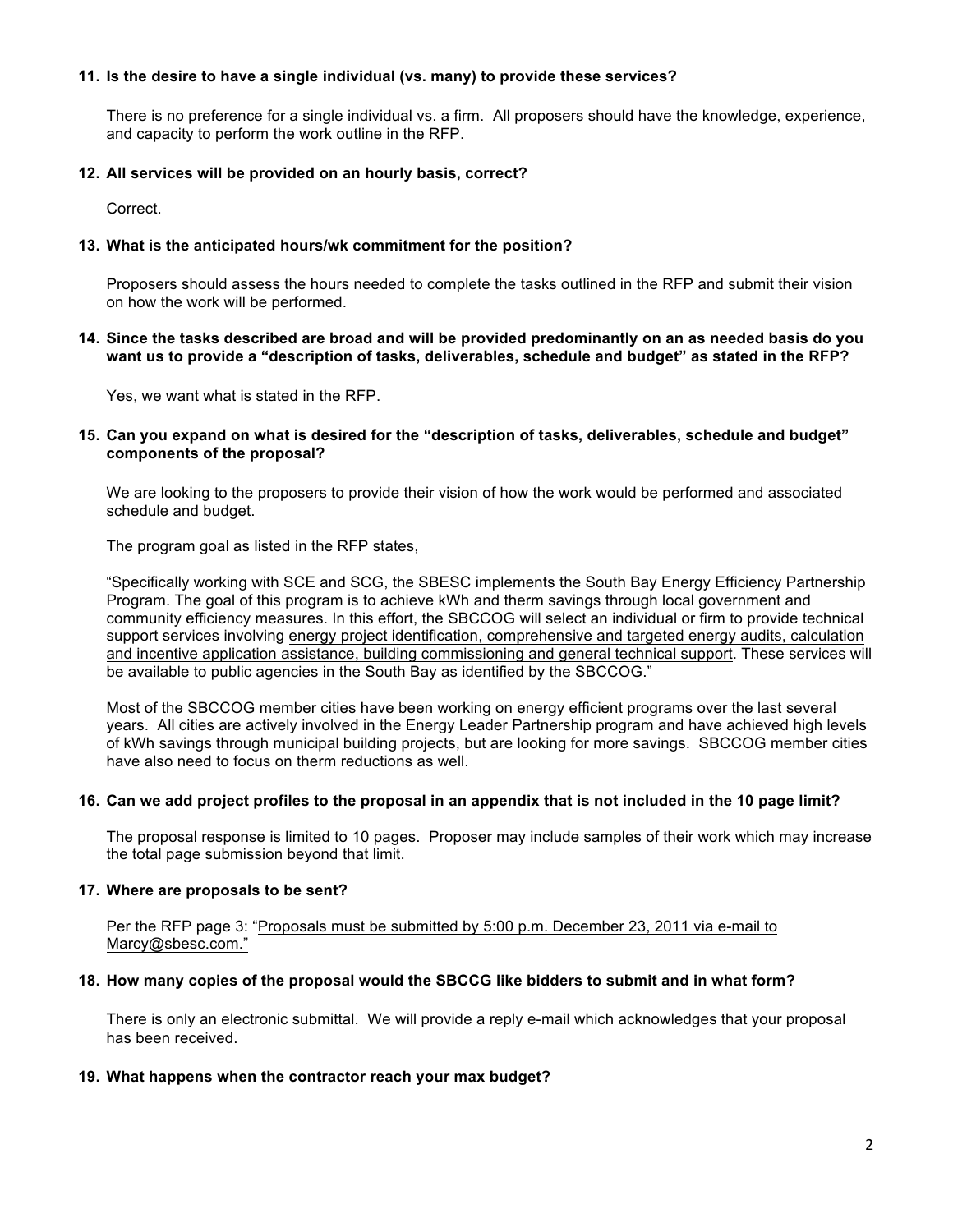This RFP is based on the stated budget. Proposers should present their best estimate based on the stated budget.

# **20. Does the 10 page proposal limitation include staff resumes?**

The proposal response is limited to 10 pages. Proposer may include samples of their work and detailed resumes in an appendix which can be in addition to the 10 page limit. But large submittals will not be appreciated.

# **21. Can the respondents to the RFP propose additional related technical service as alternate tasks?**

Yes, respondents can propose additional related technical services as alternate tasks. Please keep in mind that proposed tasks should meet the goals of the program as described in the introduction of the RFP.

# **22. Are detailed staff resumes required as part of the submittal? If so, are these excluded from the 10-page limit?**

Proposers should include information that at a minimum demonstrates that the individuals assigned to the program have the knowledge and experience to perform the work for which they are bidding. Resumes are not counted in the 10-page limit.

# **23. Task 4 states that the consultant shall "provide detailed calculations (using SCE's software)". Please clarify what software we are required to use.**

At a minimum, bidding firms should have knowledge and experience with the following software:

- 1. EnergyProSoftware: http://www.energysoft.com/
- 2. eQUEST: http://doe2.com/equest/

3. EnergyCAP Enterprise: http://go.energycap.com/l/5792/2011-02- 14/23D4?pi\_ad\_id=6454308145&gclid=COvB3POkh60CFasaQgodBFV8UQ

#### **24. Please clarify what information that the SBCCOG is looking for in response to the request for a "schedule", since this appears to be an on-call services contract and no specific projects are identified at this point.**

Task 1-6 are budgeted at \$115,000 with an approximate split 83% electricity and 17% gas. Task 7 is performed as needed on a Task Order basis. The implementation on Task 1-6 should be included in a schedule to be executed over a 12 month period. The purpose of these services is to determine and help implement projects to meet our energy goals.

### **25. What page(s) if any are excluded from the 10 page restriction (i.e. cover, table of contents, etc?)**

The proposal response is a limited to 10 pages which includes tasks, deliverables, schedule, staff assignment, labor rates, budget and general qualifications. If a proposer chooses to include cover and table of contents these are counted in the 10 page limit. Samples of work and detailed resumes are not included in the 10 page limit.

### **26. Budget -- The RFP has stated the total budget is \$115,000. On page 3 of the RFP it requests a budget. What type of detail is SBCCOG seeking beyond an hourly rate table?**

It is up to the proposer to provide a budget that is suitable to the work being proposed. At a minimum, a budget should include: costs by task with estimated hours and staff assigned as well as their hourly rate.

# **27. We are unclear how to detail the schedule SBCCOG is looking for on page 2 of the RFP. The RFP indicates, "the project budget for 12 months" The actual schedule will be contingent on which of the 7**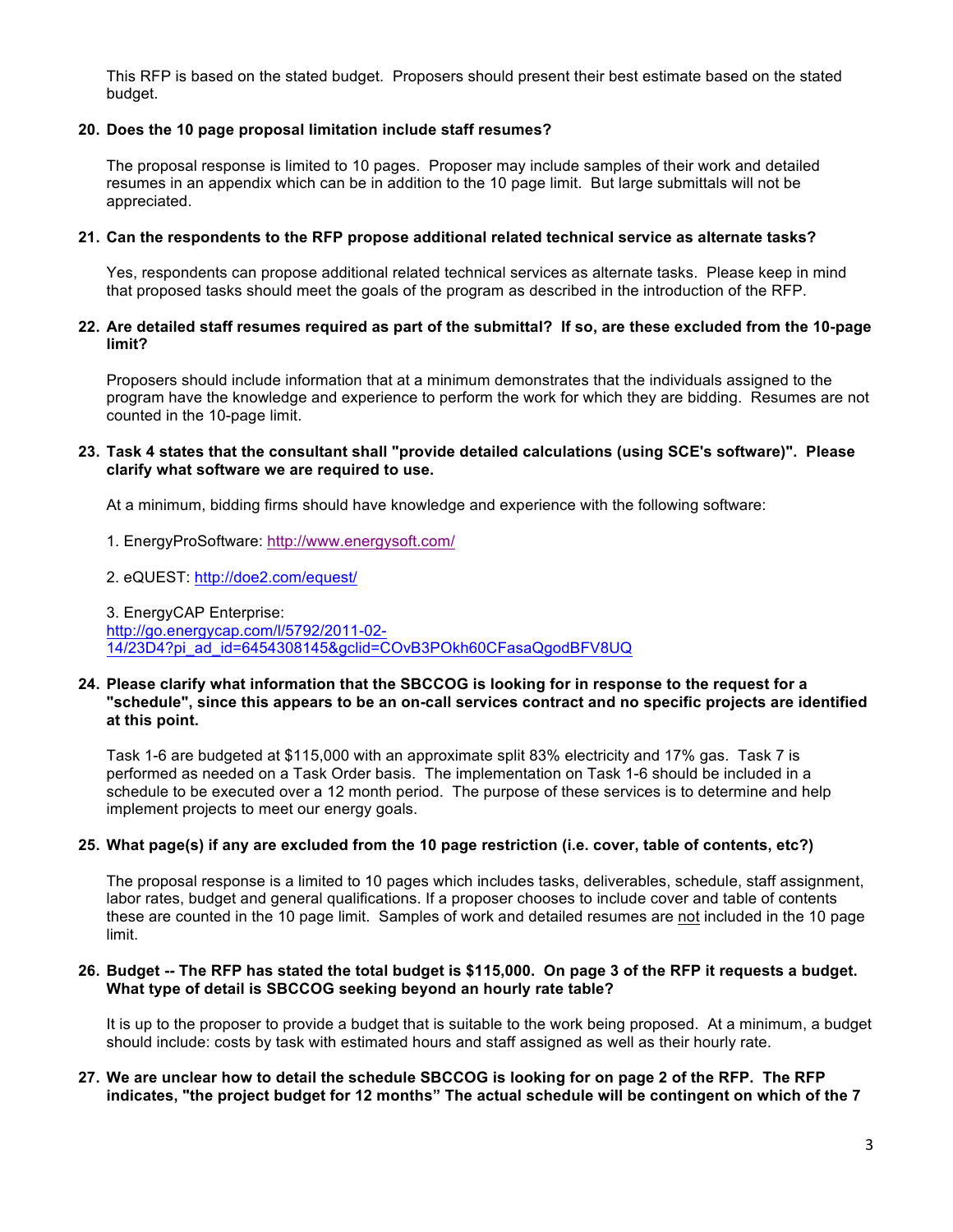#### **tasks are selected to be implemented and if they will be implemented at some (or all) of SBCCOG's member cities. Please provide clarification on what SBCCOG wants to see here.**

Within the 12 months available, proposer should show how they can attain our project energy savings goals. It is up to the proposer to present their best estimate of time line for completing tasks outlined in the RFP to help us get there. Proposers should consider what resources and time allotments are needed for items in each tasks such as identification of projects, conducting auditing services, completing calculations, application assistance building commissioning, etc. Please note that only Task 7 is on a Task Order basis.

#### **28. The answer to Question #1 on this sheet is confusing. Are you indeed allowing for a 20 page response if it is double-sided?**

Sorry for the confusion. We are not asking for hard copy submittals, only electronic. The electronic submissions are limited to 10 pages plus appendices as discussed elsewhere.

**29. The answer to Question #16 on this sheet is confusing. Is it your intention to allow work samples as an attachment, and this attachment will not be counted against the "proposal response" 10 page limitation? It is not clear how you defining "proposal response" by this answer.**

See response to Question #20. Work samples and detailed resumes can be appendices and are not part of the total 10 page limit.

**30. In this Q&A, there are a couple of questions that reference Measurement & verification (M&V), but the corresponding answers reference EM&V. To clarify, the M&V in question is to validate energy savings of particular equipment and/or system, not the EM&V for overall program evaluation.**

### **Q. 9. Do you have a preference of M&V methodologies (i.e. IPMVP, FEMP, etc. and Option A, B, C, or D)?**

The SBCCOG does not have a preferred methodology; however the methodology used should be accepted by the utilities and meet the need of the program goals.

### **31. Is there an incumbent for this work?**

This work was currently being done under contract which will end Dec. 31, 2011.

### **32. What were SBESC goals (kWh and therms) for 2010-11. What percentage was met?**

Goals: 2011 - 1,794,237 kWh, 397 kW and 10,000 Therm. We are projecting to meet our 2011 kWh goals.

### **33. What are the goals (kWh and therms) for 2012?**

Goals 2012 - 2,990,395 kWh, 662 kW and 10,000 Therms.

### **34. The proposal asks for a budget for each task group. Can SBESC provide us an anticipated percentage split of work under each task group?**

Proposers should develop their best estimate based on experience and knowledge. The SBCCOG does not have this type of technical engineering services in-house and is looking to proposers to present their vision of how the work should be conducted.

### **35. The tasks in the RFP closely match our active PO for SCE partnership program. Is this RFP open to all firms or just preselected by SCE/SCG?**

This RFP is open to all firms.

**36. Can SBESC share their vision on the implementation of 2012 program (what areas need more focus) based on the successes and failures under 2010-2012 program?**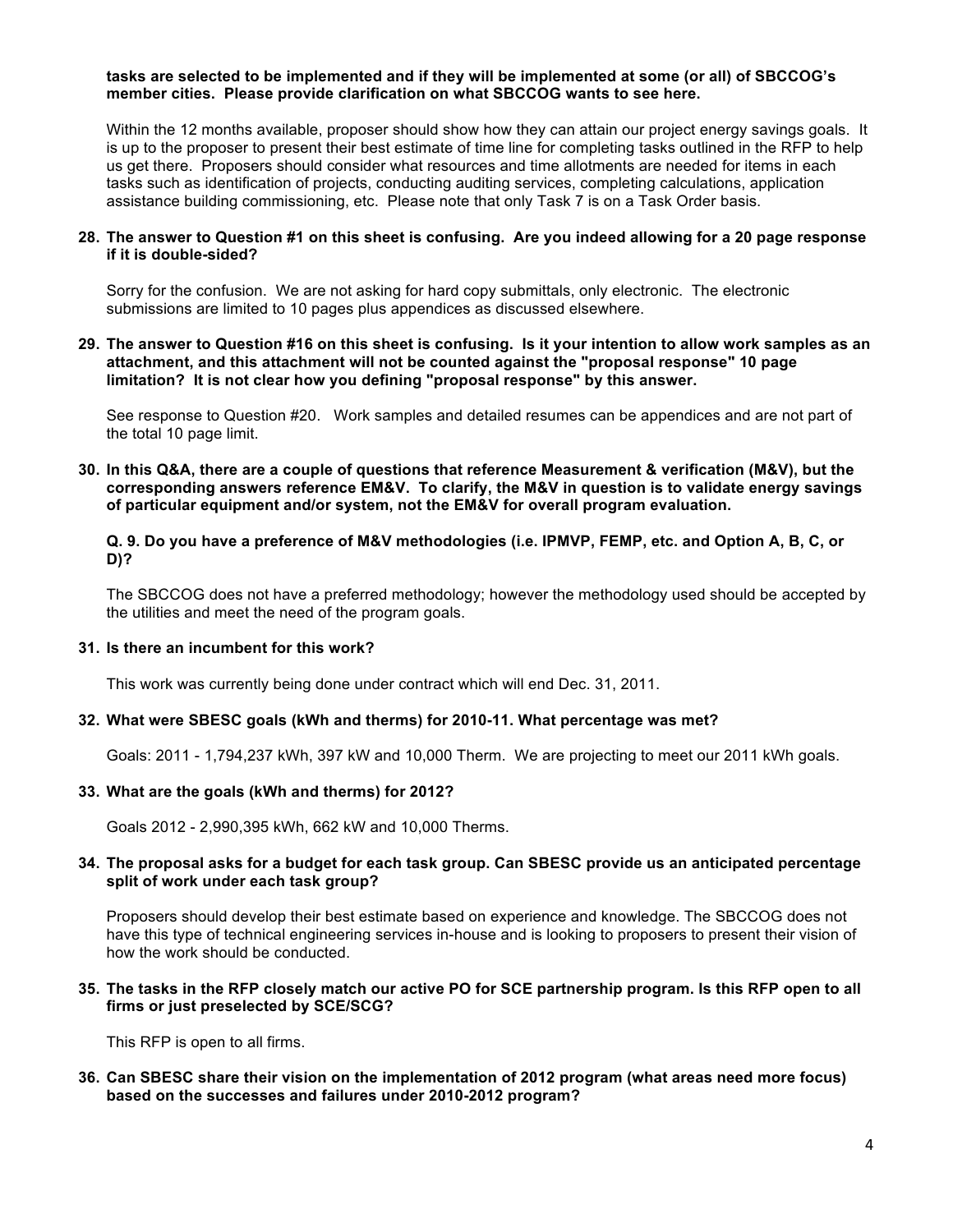SBCCOG anticipates this type of discussion would take place under Task 1 and would be used to refine the work program. Proposers may include in their proposal a kick off meeting to discuss these details.

### **37. Do you have a list of buildings to target for these services? What information is available that would help the successful bidder determine savings potential (e.g., square footage, HVAC system type, utility billing data)?**

Yes, we have a list of municipal buildings with information that includes square footage, HVAC system type, utility billing data, etc. Note: this list is not necessarily complete for all buildings. In addition, the SBCCOG has completed municipal inventories of energy use for each city posted on the web site at www.southbaycities.org under programs and projects. There are 130-135 city buildings in the South Bay.

#### **38. Does the program have any specific goals or timeline for evaluating a certain number of facilities or achieving energy savings?**

Goals 2012 - 2,990,395 kWh, 662 kW and 10,000 Therms.

**39. Page 3 states that the proposal shall include a "budget" in addition to hourly labor rates. If the target facilities are unknown at this time, what type of budget information does SBCCOG require? Would it be acceptable to propose pricing for specific tasks on a dollar-per-square-foot basis?**

It is up to the discretion of the proposer to provide the best estimate of budget.

**40. Task 7 references an energy efficiency management information system (EEMIS). As there are many of these systems on the market, has the SBCCOG selected a particular system for implementation? Or will evaluation of the various options be included in the scope of Task 7?**

The SBCCOG is working with the County of Los Angeles and will be using their EEMIS system for the majority of our cities. A few of our cities are implementing an EEMIS system on their own. Selecting a system is not part of this scope of services.

**41. Introduction: "These services will be available to public agencies in the South Bay as identified by the SBCCOG" Question: Will the consultant be responsible for duplicating the tasks defined for multiple public agencies? How many agencies will Task 1-6 services be available to?**

We anticipate that some services are needed for multiple facilities. There are 15 member cities as well as school district and special districts that we work with. There are130-135 city buildings in the South Bay.

**42. Task 1:"Participate in meetings at least weekly to report on status of project identification and completion. These meetings may be in person or via conference call as required. A standard reporting format will be utilized."Question: Is the consultant responsible for reporting on each meeting and/or providing meeting minutes?**

The purpose of the meeting is for the consultant to share program status and collaborate on next steps. The consultant is responsible for tracking what was discussed and implementing the next steps or follow up.

**43. Task 1: "Conduct routine job walks or site visits as needed and follow-up with participating government agencies (cities, schools, districts, county, state) to ensure that project activities are progressing towards completion."Question: Can an approximate number of job walks / site visits be established for estimating hours needed for this task?**

Yes, the proposer can estimate the number of job walks/site visits in their budget.

**44. Task 1: "Participate in regional collaborative programs as directed."Question: If possible, please provide additional info on number and requested consultant level of participation in regional collaborative programs.**

The SBCCOG is looking to the proposer to estimate the number they would participate in for their budget.